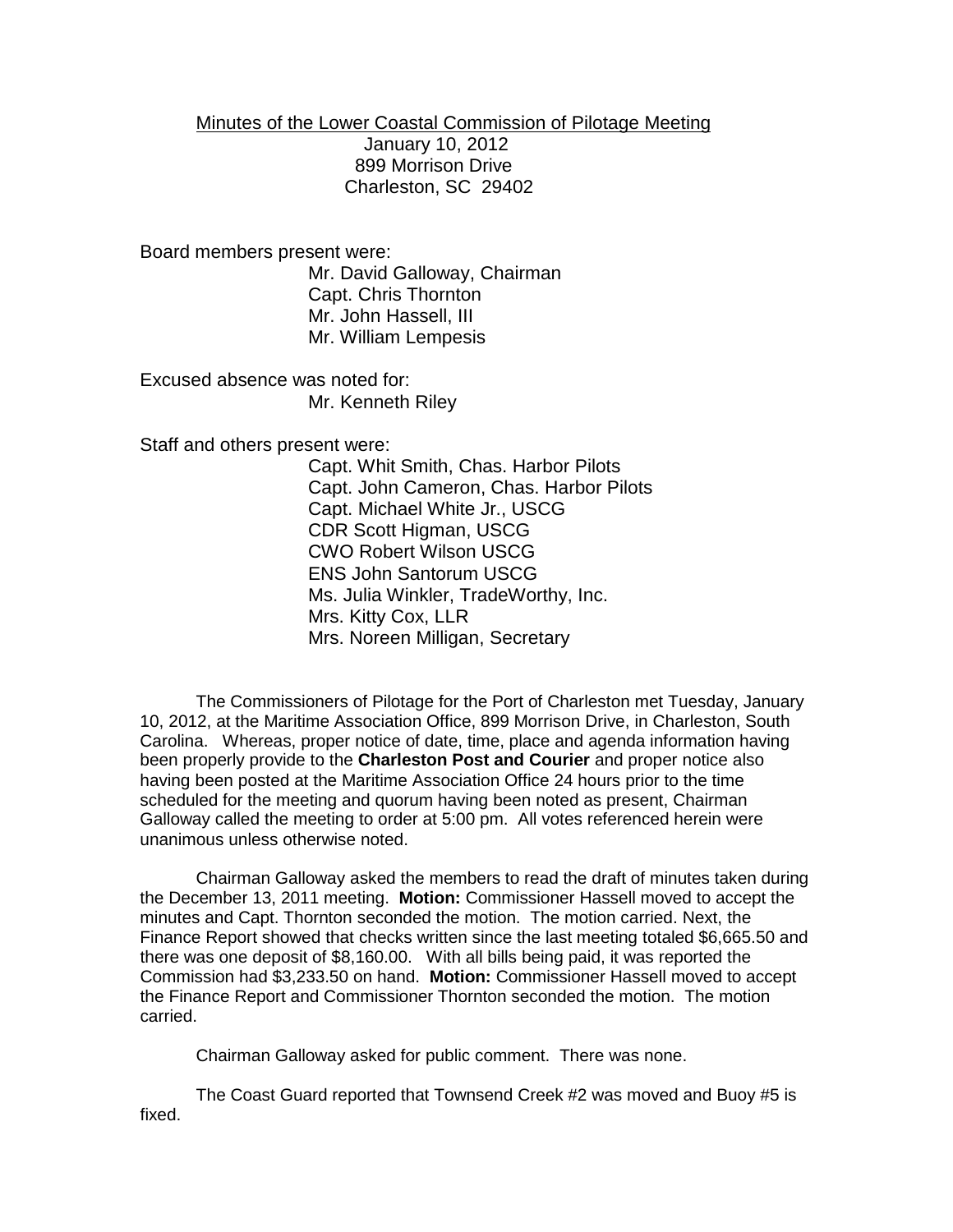Mrs. Cox gave the LLR Administrative Report. She reported the Omnibus Cleanup bill has been proposed and registered; and the Proposed Regulations were published in the December 2011 *State Register.* The hearing date for the Commission of Pilotage has been set for Tuesday, January 24, 2012 at 10:00 am in Charleston. She reported Proposed Regulation 136-018 is still in the 120 day review period and the approval date is still March 19, 2012. She reported on a list of Harbor Pilots that are due for health certificates in January and February 2012. She notified the Commissioners that their Statement of Economic Interest is to be filed electronically by April 15, 2012.

Captain Cameron had no updates on the Jasper Port Terminal, and he will continue to keep the Commission informed of any changes.

He reported the request to change the Right Whale Speed Regulation is still under consideration from NOAA.

He reported the Army Corps of Engineers is looking into all aspects of the proposal for the Post 45 Project. There will be a meeting with them on January 26, 2012 from 12:30 to 5:00. Commissioner Lempesis said that they will have a representative speaking at the next Propeller Club meeting on January 19, 2012 on the issue.

The Commission asked Capt. Cameron to draft a letter to the DOT on the air draft issue for the bridges.

Commissioner Lempesis said that the repositioning of the cranes from CST to WWT have had a series of delays. He reported the contractors are expecting to move the  $1<sup>st</sup>$  crane in the next 2 to 3 weeks and he will have an update at the next meeting.

Capt. Cameron reported Reg. 54-15-190 states that all boats used for pilotage at Charleston, Port Royal and Georgetown shall be used exclusively for pilotage, except that the South Carolina Commissioners of Pilotage may grant temporary permission for those other uses as they deem appropriate. LLR has reviewed this issue. The pilots would like to extend the jurisdiction of the boats to include the Savannah area. He will have an update on this at the next meeting.

The pilots would like to set up an apprenticeship program for Georgetown in the Upper Coastal Area to anticipate growth. Capt. Cameron recommends a two (2) year apprenticeship. Chairman Galloway asked if there was a list of pilots that were already licensed in Georgetown. Capt. Smith said that they would submit a list to him.

The pilots have recommended procedure changes in the way drug tests for the pilots are done. They would like to be able to randomly pick the pilots on any given day and time. Capt. Cameron will draft a letter to the Commission on this request for the next meeting for a policy.

Capt. Cameron reported on the pilot fatigue study that the National Transportation Safety Board (NTSB) has requested. The Commission asked for more direct communication from the SC Governor's office so deadlines can be met. Mrs. Cox said she would facilitate that. Capt. Cameron reported he will have an update for the Commission at the next meeting on the report to NTSB and on the Pilot fatigue study.

Chairman Galloway asked if there was any new business for the Commission. Capt. Cameron asked for an increase in the fees that pilots receive when they administer a test to an apprentice. The fees are \$50.00 and they would like to increase